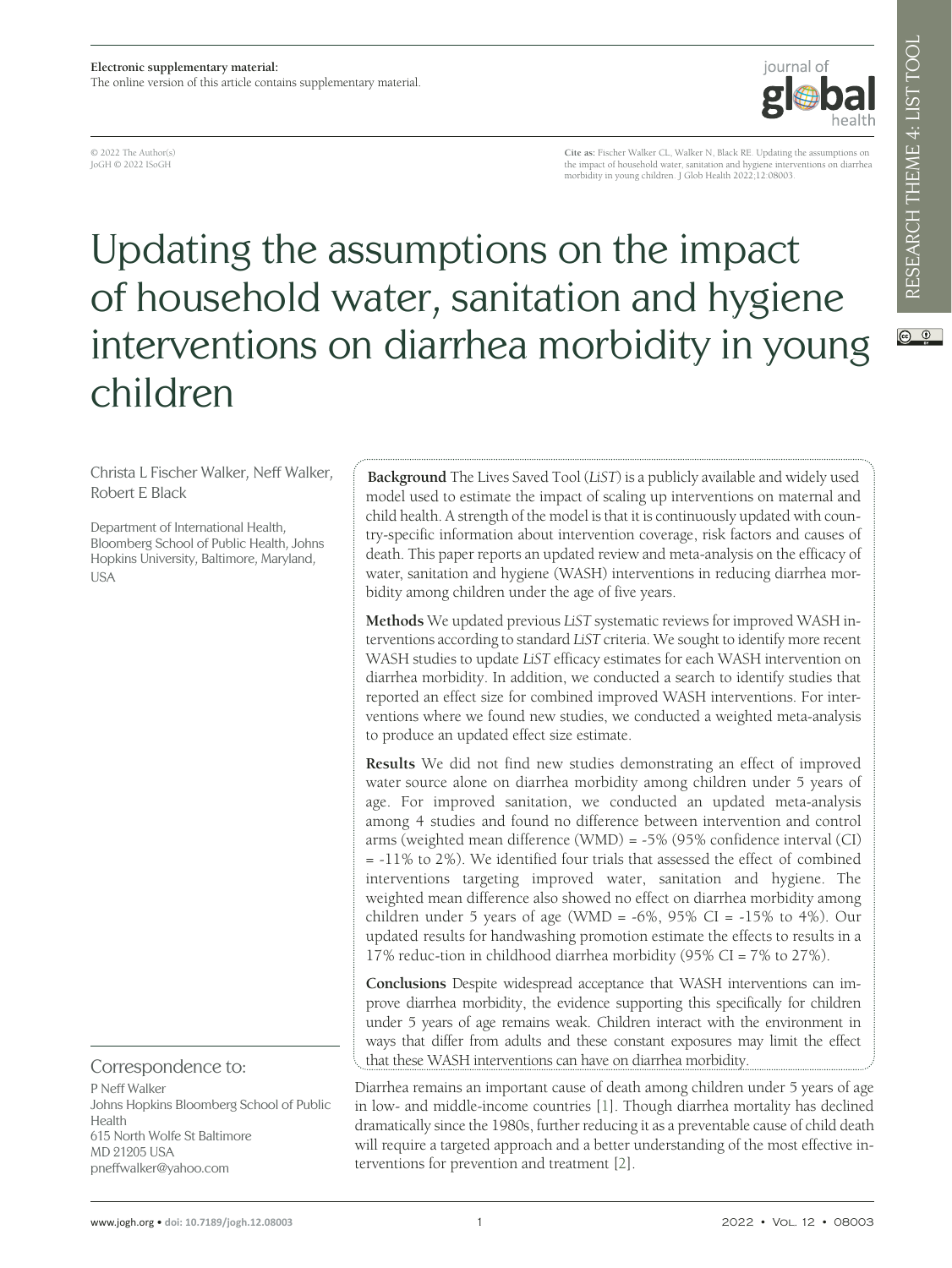The Lives Saved Tool (*LiST*) is a publicly accessible tool, designed to help policy makers and program planners identify the most effective interventions for reducing cause-specific child mortality [\[3](#page-5-2)]. The effect size for each intervention included in *LiST* has been estimated based on peer-reviewed systematic reviews and corresponding meta-analyses [\[4](#page-5-3)]. *LiST* strives to include unique effect sizes for each intervention and has historically avoided estimating for a package of interventions, to enable country planners to tailor intervention packages to meet the needs of the country.

The effect sizes for the water, sanitation and hygiene (WASH) interventions used in *LiST* (ie, handwashing with soap, water quality improvement and excreta disposal) were originally reviewed and published in 2010 [\[5\]](#page-5-4). Darvesh et al recently updated these in 2017 [\[6\]](#page-6-0). Since the literature searches for the Darvesh paper were completed in 2016, three large-scale WASH trials in Kenya, Bangladesh, and Zimbabwe have been published [\[7-](#page-6-1)[9\]](#page-6-2). These studies provide much needed information on the effect size of WASH interventions specifically on diarrhea morbidity among children under 5 years of age for both individual and combined intervention effectiveness.

WASH interventions are not often delivered in isolation, rather as a combined WASH package in both research studies and in practice. We sought to update the Cairncross [\[5\]](#page-5-4) and Darvesh [\[6\]](#page-6-0) reviews to include studies published after 2016 and generate effect size estimates for individual interventions as well as for a combined WASH intervention approach, which to date has not been included in *LiST.*

## METHODS

We conducted a systematic literature review to identify newly published studies of WASH interventions. We searched PubMed, CINAHL, EMBASE, Cochrane, EconLit, WHO IRIS, and the Global Health Regional indexes for articles published between 1 January 2016 and 30 March 2019. The search strategy was designed using Medical Subject Heading (MeSH) using key words including water, sanitation, hygiene and diarrhea. We de-duplicated articles and screened all titles and abstracts for relevance. All relevant papers were fully reviewed by two independent reviewers to determine suitability per inclusion and exclusion criteria and quality standards for *LiST* review [[4](#page-5-3)]. We also reviewed all included studies from the previous two reviews and rescreened for inclusion and exclusion criteria [\[5](#page-5-4),[6](#page-6-0)]. We reviewed all studies found by Clasen et al [\[10\]](#page-6-3) and Darvesh et al [\[6\]](#page-6-0) to identify intervention studies with diarrhea period prevalence, incidence, or more severe diarrhea outcomes among children under 5 years of age and restricted inclusion to studies conducted in lowand middle-income countries.

We included randomized controlled trials (RCTs), cluster randomized controlled trials (cRCTs) and quasi-experimental trials (QE). We included studies that assessed diarrhea morbidity among children under 5 years of age with no greater than 7 days recall by the primary caregiver or diarrhea mortality. We excluded studies conducted in specialized locations or populations such as schools or only among children with a chronic condition. Given the limited number of high-quality studies looking at the effects of water or sanitation interventions alone, we reviewed the evidence base and included studies that considered a combination of WASH interventions as was presented in Clasen et al [\[10](#page-6-3)]. If no additional studies were identified, the analysis was not redone and previous reviews were discussed.

### Statistical analysis

We abstracted the study design descriptors and the diarrhea point prevalence rate based on 7-day recall or incidence based on at least weekly surveillance for all included studies [\[7](#page-6-1)-[9](#page-6-2)[,11](#page-6-4)[-13\]](#page-6-5). For studies that did not report a 7-day prevalence, we converted results into a 7-day period prevalence. In a limited number of studies investigators included more than one child under the age of 5 living in the same household in the study. To limit bias, we used a sample size based on the number of households instead of on the total number of children for these studies. For all interventions where we identified new studies for inclusion, we conducted a meta-analysis using a random effects model comparing the mean diarrhea point prevalence rate between intervention and control arms for each comparison group [Review Manager 5.4 (RevMan) Computer Program, The Cochrane Collaboration, 2020] and reported the weighted mean difference (WMD) and 95% confidence interval (CI) for each.

## RESULTS

The literature search identified 1234 unique papers published between January 2016 and March 2019 that might contain new data on efficacy of WASH interventions (**[Figure](#page-2-0) 1**). After the title and abstract review, we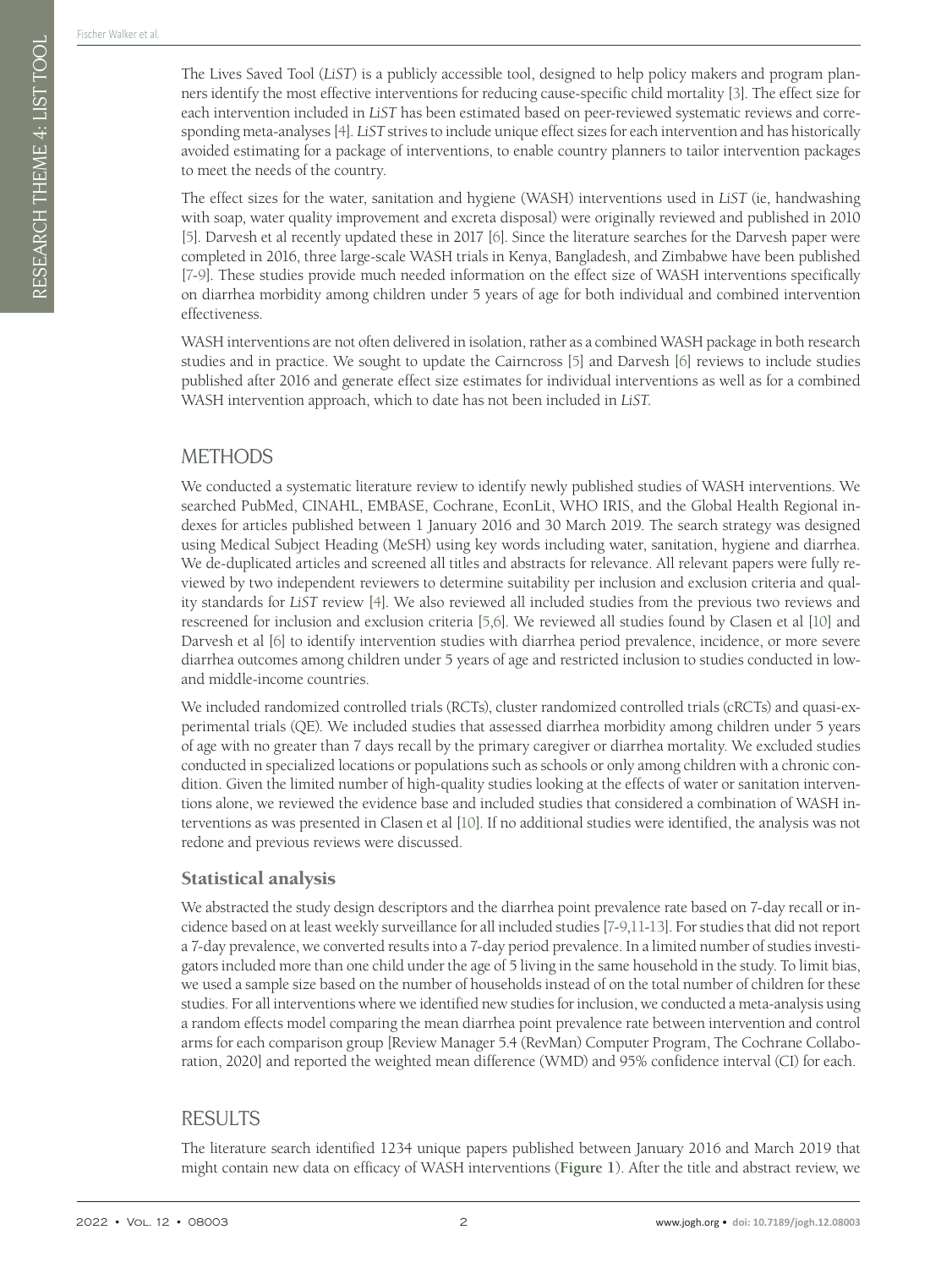RESEARCH THEME 4: LIST TOOL



<span id="page-2-0"></span>Figure 1. Flow diagram of systematic review paper selection process.

screened 10 papers for possible inclusion. Three papers met the inclusion and exclusion criteria. We did not identify new studies that met our criteria for interventions on the safe disposal of children's stools or piped water [[6](#page-6-0)[,14](#page-6-6)[,15](#page-6-7)]. We included interventions on improved water source, improved sanitation in the home/compound, and hand washing each vs a control group.

### Improved water source

In a previous analysis by Cairncross et al (2010), authors identified four studies as improved water "sourcebased" interventions with outcomes measured among children under five years of age [\[5](#page-5-4)]. The relative risk of diarrhea among these studies, as measured by a random effects model, was 0.85 (0.71-1.02). A recently published Cochrane review identified five evaluations of water source interventions, in which improved wells or community water sources were compared to unimproved conditions but where levels of sanitation were not assessed and improvements were not part of the intervention [[14](#page-6-6)]. Four of the studies were controlled before-after evaluations and one was a cluster randomized controlled trial. Overall, there was not a statistically significant reduction in diarrhea and the body of evidence was judged to be of very low quality. It was concluded that there is insufficient evidence to determine if water source interventions alone, such as protected wells, community taps or chlorination/filtration of community water sources, reduce diarrhea incidence [\[14](#page-6-6)]. A more recent review found five evaluations of water-source interventions that met their search criteria [\[6](#page-6-0)]. The combined meta-analysis indicated no effect of these interventions on the risk of diarrhea (pooled RR: 0.98, 95% CI=0.73 to 1.32) and the subgroup analysis of interventions involving hand pump wells or chlorination of community water or improved water supply also did not suggest an effect. There were no additional studies found in the updated search with evidence of improved water source alone on diarrhea morbidity and/or mortality.

### Improved sanitation

The Cairncross review identified four small studies of improved sanitation/excreta disposal in China [[5\]](#page-5-4). The interventions were very different and thus not conducive to a pooled effect size. With a lack of quality evidence, the *LiST* estimate put forth referred to a previously published review that combined the effects of pit latrines and toilets [\[16](#page-6-8)]. Authors suggested a 36% reduction in diarrhea morbidity, but this effect size included studies that did not specifically focus on children under 5 years of age and a specific description of study design criteria (ie, RCTs or not) was not given.

In later reviews, authors stated that the evidence base for improved sanitation was too weak to estimate an effect size [[6](#page-6-0)[,10\]](#page-6-3). Darvesh et al identified two studies conducted in India that directly addressed the effect of latrine promotion and construction on child health outcomes and neither found an overall effect of child health outcomes specifically focused on children under five years of age [\[6](#page-6-0)]. A study evaluated a Total Sanitation Campaign seeking to end open defecation by increasing availability of latrines and changing social norms and behaviors [[13](#page-6-5)]. In this study, toilet use increased by 19% and open defecation decreased by 10%, but there was no effect on childhood diarrhea prevalence (7.4 vs 7.7%,  $P=0.69$ ) [\[13\]](#page-6-5). Clasen and colleagues implemented a rural sanitation campaign with latrine promotion and construction and also observed no differ-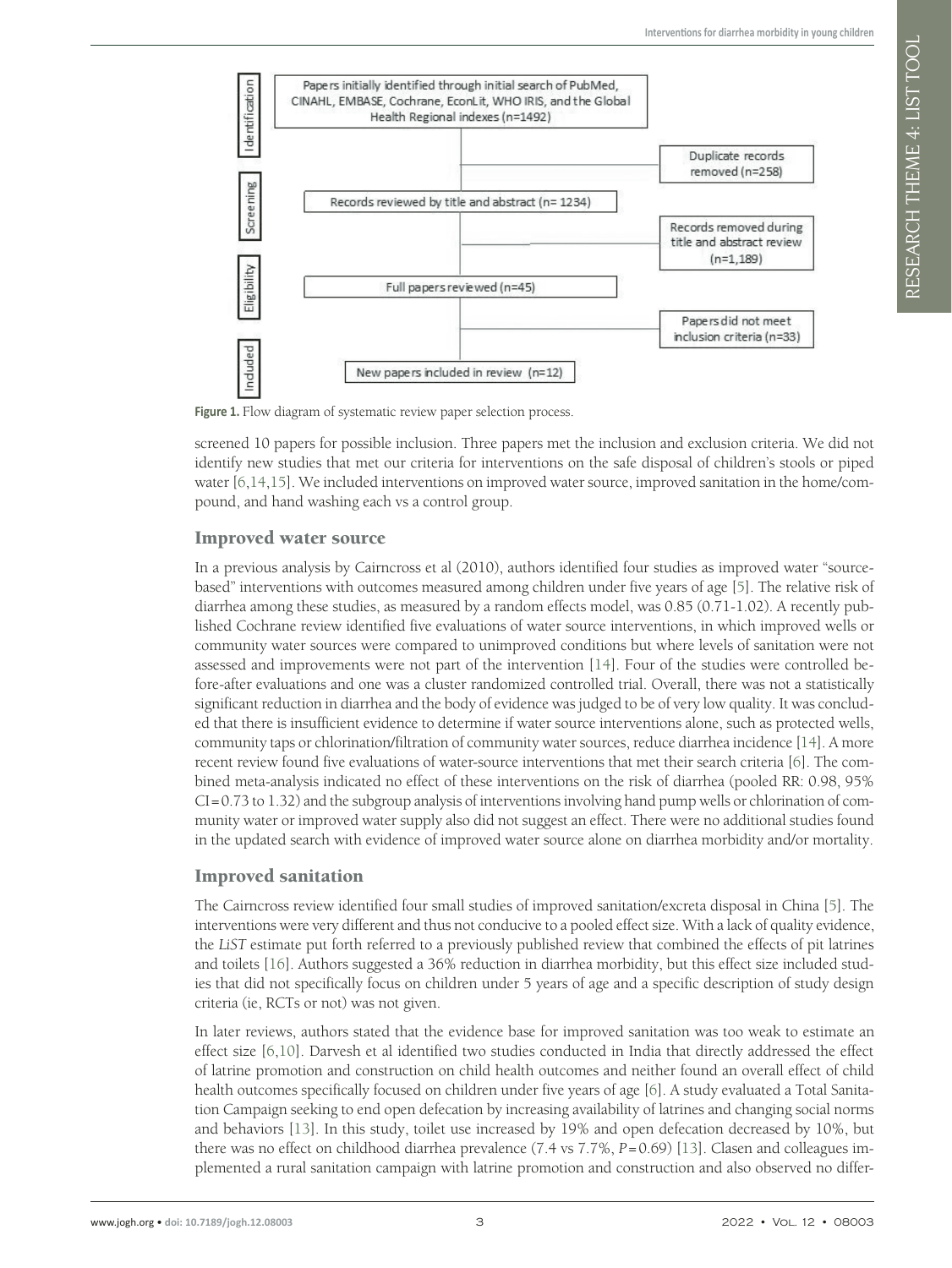RESEARCH THEME 4: LIST TOOL

We identified two recent studies with data on the effect of sanitation interventions alone on diarrhea morbidity. Luby et al [\[7\]](#page-6-1) conducted a multi-arm randomized trial in rural Bangladesh to assess various WASH interventions on diarrhea prevalence and child growth among children under 5 years of age [\[7](#page-6-1)]. The sanitation arm of the trial provided behavioral change education and latrine construction. In the two years fol-



<span id="page-3-0"></span>Figure 2. Effect of improved sanitation on 7-day diarrhea prevalence.



<span id="page-3-1"></span>**Figure 3.** Effect of handwashing promotion on 7-day diarrhea prevalence.

#### Improved water, sanitation and hygiene packages

We identified 4 studies that met our inclusion criteria [\[7-](#page-6-1)[9,](#page-6-2)[11](#page-6-4)]. In all studies the intervention group received a package of WASH interventions including improved water source in addition to improved home sanitation facilities and handwashing promotion. In Bangladesh, the children living in villages receiving the rural water, sanitation and hygiene program interventions had fewer reported diarrhea episodes per



<span id="page-3-2"></span>**Figure 4.** Effect of improved water, sanitation, and hygiene interventions on 7-day diarrhea prevalence.

lowing the intervention, reported diarrhea prevalence was 2.3% less (95% CI=-3.5 to -1.1%) among children living in this intervention households compared with those living in the control households. In a similar study conducted in Kenya, there was no observed difference in childhood diarrhea prevalence between the sanitation and control clusters (diarrhea prevalence in intervention compared to control =  $-0.3\%$  95% CI =  $-3.2$  to 2.6) [\[8\]](#page-6-10). We conducted a meta-analysis (**[Figure](#page-2-0) 1**) comparing the effects of interventions to improve sanitation alone with a control arm for diarrhea point prevalence among children under 5 years of age for the 4 studies and found no difference between study arms WMD=-5% (95% CI=-11% to 2%) (**[Figure](#page-3-0) 2**).

#### Handwashing

Darvesh et al (2017) recently updated the systematic review on the effect of handwashing with soap on diarrhea indicators and suggested a 27% reduction based on studies focused on children under 5 years of age analysis [\[6](#page-6-0)]. We excluded one of the papers included in that review because it included children from 6-15 years in the results, and identified 3 new studies and thus included 8 total studies in the meta-analysis including 5 of the studies from the previous meta-analysis met our inclusion and exclusion criteria and the 3 new studies [\[7](#page-6-1)[,8](#page-6-10),[17\]](#page-6-11). Overall, we estimate a 17% reduction in childhood diarrhea morbidity (**[Figure](#page-3-1) 3**) when effective handwashing promotion interventions are implemented (95% CI=7%-27%).

child year than children in the control villages (2.34 vs 3.12 episodes/child year, *P*<0.01) [\[11\]](#page-6-4). In the large-scale trials in Bangladesh, Kenya, and Zimbabwe (previously described), each included a study arm providing a complete package of both improved water, sanitation and hygiene (handwashing promotion) to randomized villages compared to control villages [\[7](#page-6-1)-[9\]](#page-6-2). There was no difference between diarrhea point prevalence in intervention vs control in Kenya and Zimbabwe [8[,9](#page-6-2)]. In Bangladesh the prevalence ratio for the combined WASH intervention was 0.69, 95% CI=0.53 to 0.90) [7]. The meta-analysis (**[Figure](#page-3-2) [4](#page-3-2)**) of the four trials showed no effect of water and sanitation on diarrhea rates among children under 5 years of age

(WMD=-6%, 95% CI=-15% to 4%) [[7](#page-6-1)-[9](#page-6-2),[11\]](#page-6-4).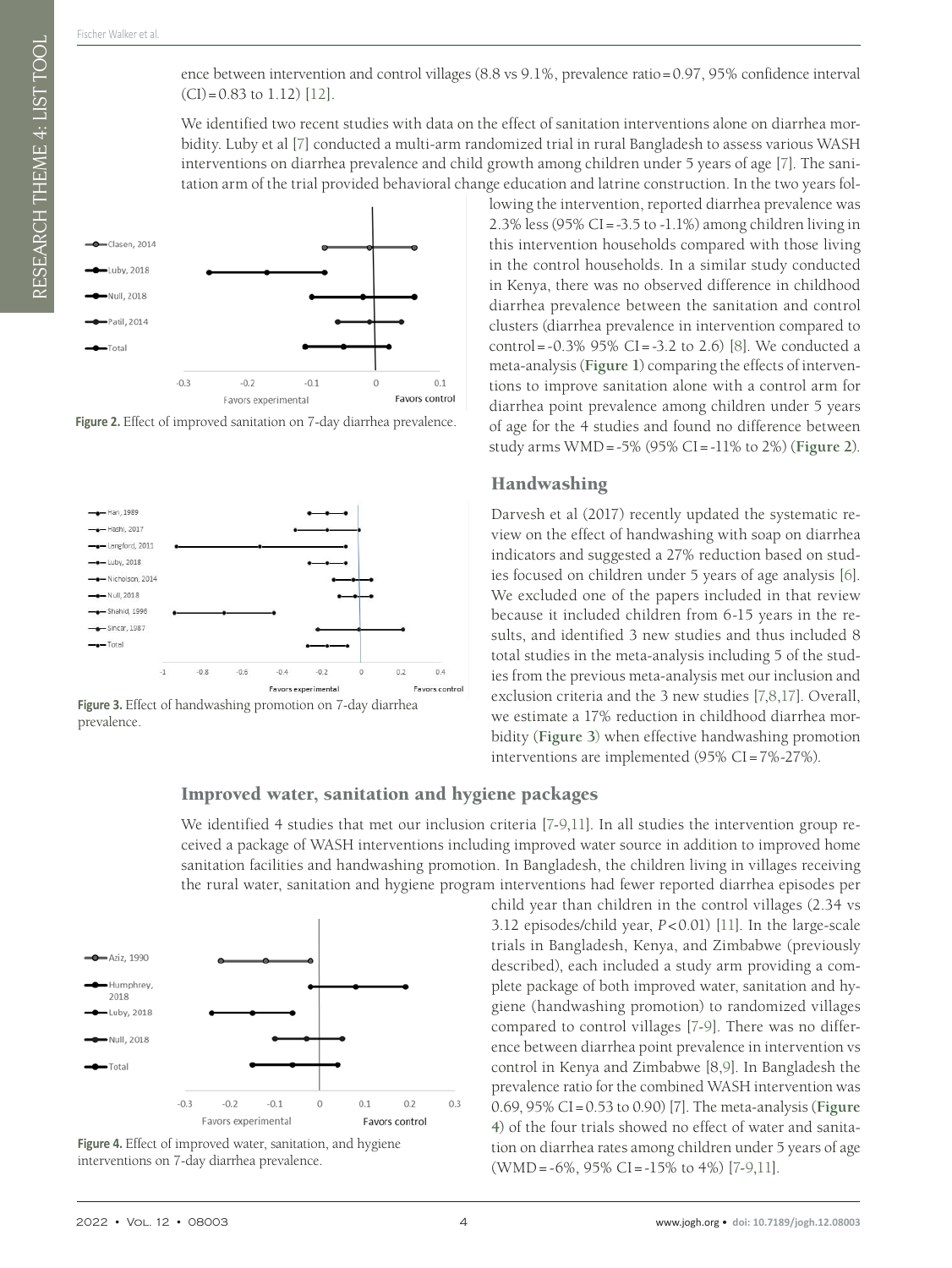RESEARCH THEME 4: LIST TOOL

## **DISCUSSION**

We sought to evaluate the evidence and quantify the effect of WASH interventions on diarrhea morbidity among children under 5 years of age. Despite widespread acceptance that improvements in WASH have had an impact on diarrhea morbidity and mortality, the evidence base for these assumptions for children under 5 years remains weak. We applied the same rigorous standards to WASH as for all included LIST interventions and found very few new studies meeting the inclusion/exclusion criteria [\[4](#page-5-3)] since the publication by Darvesh et al [\[6](#page-6-0)]. *LIST* has included effect sizes for improved water, household access to sanitation, and handwashing since inception, but with the recent publication of 3 large-scale randomized controlled trials an update is warranted. In addition, previous reviews did not include an effect size for combined WASH interventions. We did not find a statistically significant effect of improved sanitation alone or an effect of combined WASH interventions on diarrhea morbidity among young children. However, we did find that handwashing continues to be an intervention reducing diarrhea morbidity among children <5 years of age.

A recent systematic review by Wolfe et al [\[18\]](#page-6-12), quantified the effects of WASH interventions on diarrheal disease, but included studies that did not specify the effect size on diarrhea among children under 5 years of age and that had cross-sectional study designs [\[18](#page-6-12)]. In addition, we found that many previously published WASH studies reported effects of diarrhea for an entire household and did not specifically look at children under 5 years of age. For children under 5 years of age the overall reduction in pathogen exposure may not have been great enough to see a marked difference in diarrhea incidence. More extensive improvements in environmental conditions and exposures, either at the household level [\[19](#page-6-13)] or at the community level [9], may be necessary to sufficiently reduce ingestion of diarrhea pathogens to protect highly susceptible young children.

*LiST* includes effect sizes for both improved water source, defined as water from an improved source less than 30 minutes from the home, or piped water in the home. The evidence base we found in our systematic review and included here is for an improved water source and did not include a household piped water connection. We found no evidence that improved water source reduced diarrhea point prevalence. For the initial *LiST* effect size estimates, Cairncross et al reviewed studies that measured an effect of individual interventions, but was limited to available studies with questionable quality (poor randomization, observational studies and excessive recall periods for diarrhea) [\[5\]](#page-5-4). Given this limitation and the availability of new evidence, in the most recent version of *LiST* improved water source (except for household piped water) will no longer have an effect on diarrhea morbidity.

This review did not identify studies that met our inclusion and exclusion criteria for piped water. Though it included imperfect study designs and very limited data *LiST* uses the Wolfe et al [18] review and analysis to estimate efficacy of piped water. Wolfe et al found a modest effect of piped water as compared to water from an unimproved source on diarrhea morbidity (risk ratio=0.77, 95% CI=0.63 to 0.93). They also found larger effects when piped water was of higher quality (risk ratio=0.25,  $95\%$  CI=0.09 to 0.67) and there was a continuous water supply (risk ratio=0.64, 95% CI=0.42 to 0.98). Based on Wolfe et al, *LiST* assumes that piped water in the home results in a 23% reduction in diarrhea incidence among children below the age of five. *LiST* does not capture effects of piped water quality or continuity of water supply although interruptions in water supply in low- and middle-income countries that do not have the infrastructure to maintain a consistent water supply have also been shown to lead to increased rates of diarrhea [\[20](#page-6-14),[21](#page-6-15)]. *LiST* users could model the effects of suboptimal piped water by decreasing the efficacy of the intervention to account for inconsistencies in flow or quality. The Wolfe et al [18] analysis also found evidence that some home water filtration and storage systems reduced diarrhea morbidity when compared to an unimproved water source (risk ratio=0.49, 95% CI=0.38 to 0.64). We did not do a new review this intervention, thus the efficacy values will remain unchanged in *LiST*.

An improvement in household sanitation typically includes the construction of household/compound latrines in areas where household piped water and flush toilets are not possible. We did not observe an effect of improved household level sanitation on childhood diarrhea despite widespread acceptance that household level sanitation decreases open defecation and thus leads to reductions in diarrhea disease. There are limited data with regard to the safe disposal of children's stools. We did not find any studies that met our inclusion criteria and previous *LiST* analyses were largely based on expert opinion [\[5](#page-5-4)[,10,](#page-6-3)[22](#page-6-16)]. Currently *LiST* does not include an effect on diarrhea of providing either improved sanitation facilities or efforts to increase the safe disposal of children stools.

Our analysis did suggest that there is a statistically significant effect of promotion of handwashing with soap on diarrhea incidence. This is in agreement with the previous analysis [\[6\]](#page-6-0), but our meta-analysis suggests a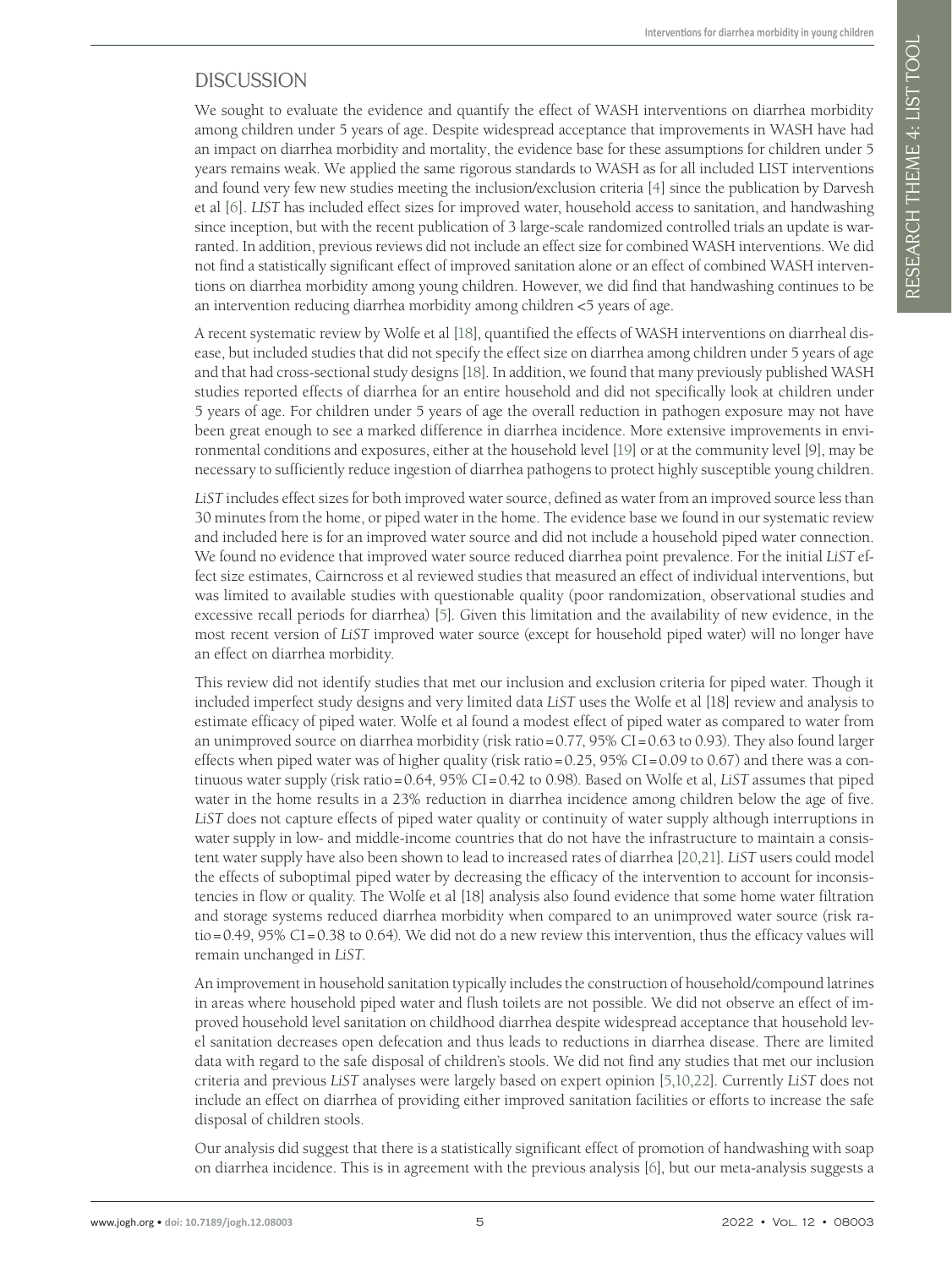RESEARCH THEME 4: LIST TOOL

slightly smaller effect. Our updated analysis included a several large studies that had not been included in Darvesh [\[7,](#page-6-1)[8](#page-6-10)[,17\]](#page-6-11). One study that had been included was exclude from our analysis because it included children over 5 years of age [\[23\]](#page-6-17). *LiST* should assume that promotion of handwashing with soap can reduce diarrhea incidence by 17%.

Programmatically, several WASH interventions are often implemented in communities simultaneously, thus it is logical to consider a combined effect size. Only 2 of the 4 studies observed a statistically significant benefit. Though we would expect to see a larger effect with the combined WASH interventions, compared to the individual effect of only improved water, access to sanitation or handwashing, this is not what was observed overall in these large-scale studies. These studies are the most rigorously designed studies to date and two contributed data to the sanitation only and improved water only analyses, as well as the combined WASH interventions [[7](#page-6-1)[,8](#page-6-10)].

We conducted a comprehensive literature review with the intention of updating previous reviews. One limitation of this method is the dependency on previous reviews for completeness. We mitigated this limitation by reviewing the numerous published reviews and full Cochrane review reference lists to ensure completeness. Older studies often included participants over the age of 5 and did not present stratified analyses thus leading to their exclusion. Due to the age of the publications, we did not go back to authors to ask for stratified data. This limitation may have led to exclusion of studies that otherwise could have been included. Lastly, the methods and results of the included group of studies were not standard. To enable the inclusion of the greatest number of high-quality studies, we had to convert the results of some studies to 7-day period prevalence rates. For other studies, we handled biases regarding multiple children from the same household by using the household as the sample size in lieu of the number of children.

Despite widespread belief that WASH interventions are critical for the overall reduction in diarrhea morbidity, the evidence does not suggest that classic WASH improvements commonly implemented in LMIC will make much difference in diarrhea morbidity for young children [[24\]](#page-6-18). Children have contact with the environment in ways adults do not, ie, crawling, ingesting objects from the ground, etc [\[25](#page-6-19)]. It is clear that protecting children from diarrhea will require more than basic household level improvements to water and sanitation and likely that we will not observe large reductions until more advanced WASH interventions are possible and household level changes can encompass a broader overhaul to prevent fecal exposure and consistent quality and quality of household piped water can be ensured [\[26](#page-6-20)]. The Lives Saved Tool relies on the most up-to-date reviews for effectiveness estimates. The estimates provided here will be included in *LiST* to assist policy makers in choosing the most effective interventions in the continued quest to decrease child mortality. Additional rigorously designed studies could provide needed evidence from other populations to continue to expand our understanding of the role of WASH in advancing child health.

**Funding:** Funding was provided by the BMGF through the IMPROVE grant.

**Authorship contributions:** CLFW lead the review, analysis, and manuscript preparation. REB and NW contributed to all aspects of the analysis and manuscript writing.

**Competing interests:** The authors completed the ICMJE Unified Competing Interest Form

<span id="page-5-0"></span>1 Liu L, Oza S, Hogan D, Perin J, Rudan I, Lawn JE, et al. Global, regional, and national causes of child mortality in 2000-13, with projections to inform post-2015 priorities: an updated systematic analysis. Lancet. 2015;385:430-40. [Medline:25280870](https://www.ncbi.nlm.nih.gov/entrez/query.fcgi?cmd=Retrieve&db=PubMed&list_uids=25280870&dopt=Abstract) [doi:10.1016/S0140-6736\(14\)61698-6](https://doi.org/10.1016/S0140-6736(14)61698-6)

<span id="page-5-1"></span>2 Black R, Fontaine O, Lamberti L, Bhan M, Huicho L, El Arifeen S, et al. Drivers of the reduction in childhood diarrhea mortality 1980-2015 and interventions to eliminate preventable diarrhea deaths by 2030. J Glob Health. 2019;9:020801. [Med](https://www.ncbi.nlm.nih.gov/entrez/query.fcgi?cmd=Retrieve&db=PubMed&list_uids=31673345&dopt=Abstract)[line:31673345](https://www.ncbi.nlm.nih.gov/entrez/query.fcgi?cmd=Retrieve&db=PubMed&list_uids=31673345&dopt=Abstract) [doi:10.7189/jogh.09.020801](https://doi.org/10.7189/jogh.09.020801)

<span id="page-5-2"></span>3 Walker N, Tam Y, Friberg IK. Overview of the Lives Saved Tool (LiST). BMC Public Health. 2013;13 Suppl 3:S1. [Med](https://www.ncbi.nlm.nih.gov/entrez/query.fcgi?cmd=Retrieve&db=PubMed&list_uids=24564438&dopt=Abstract)[line:24564438](https://www.ncbi.nlm.nih.gov/entrez/query.fcgi?cmd=Retrieve&db=PubMed&list_uids=24564438&dopt=Abstract) [doi:10.1186/1471-2458-13-S3-S1](https://doi.org/10.1186/1471-2458-13-S3-S1)

- <span id="page-5-3"></span>4 Walker N, Fischer-Walker C, Bryce J, Bahl R, Cousens S; Cherg Review Groups on Intervention Effects. Standards for CHERG reviews of intervention effects on child survival. Int J Epidemiol. 2010;39 Suppl 1:i21-31. [Medline:20348122](https://www.ncbi.nlm.nih.gov/entrez/query.fcgi?cmd=Retrieve&db=PubMed&list_uids=20348122&dopt=Abstract) [doi:10.1093/ije/](https://doi.org/10.1093/ije/dyq036) [dyq036](https://doi.org/10.1093/ije/dyq036)
- <span id="page-5-4"></span>5 Cairncross S, Hunt C, Boisson S, Bostoen K, Curtis V, Fung IC, et al. Water, sanitation and hygiene for the prevention of diarrhoea. Int J Epidemiol. 2010;39 Suppl 1:i193-205. [Medline:20348121](https://www.ncbi.nlm.nih.gov/entrez/query.fcgi?cmd=Retrieve&db=PubMed&list_uids=20348121&dopt=Abstract) [doi:10.1093/ije/dyq035](https://doi.org/10.1093/ije/dyq035)